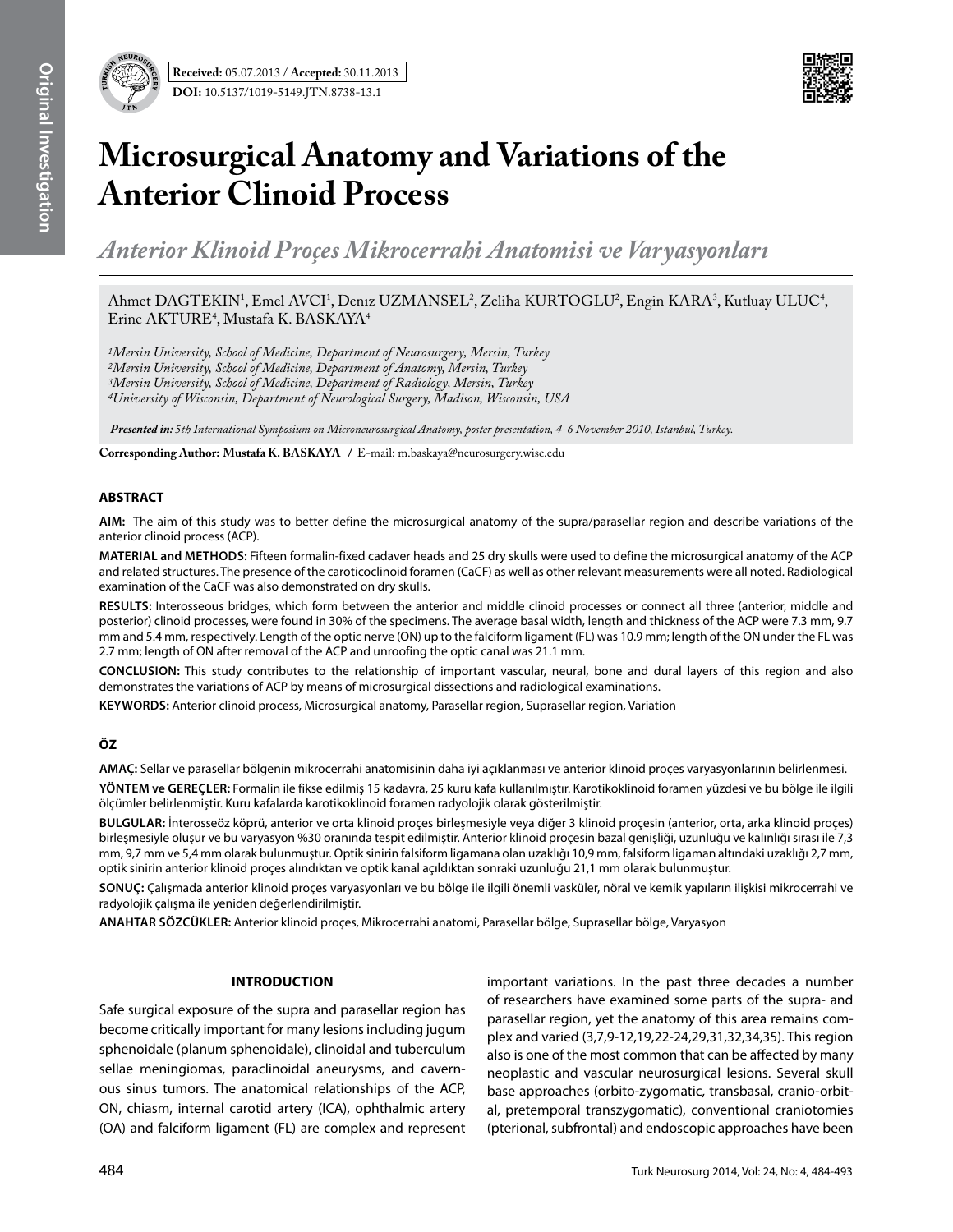performed to treat various lesions of this region. Detailed anatomical, clinical and radiological studies have been conducted, yet patients would benefit from a more in-depth understanding of the region. This study is designed to focus on the variations of the anterior clinoid process and define the microsurgical anatomy of the supra and parasellar region.

## **MATERIAL and METHODS**

Fifteen fixed human cadaver heads were injected with colored silicone. A cranioorbital approach was performed bilaterally (30 sides). Microsurgical anatomical dissections and measurements were performed with a Leica, Wild M695 surgical microscope from 3X to 40X magnification at the Department of Neurological Surgery, University of Wisconsin-Madison. After the cranioorbital approach, anatomical relationship of the ACP with adjacent neurovascular structures, the position of the chiasm and the variations of the diaphragma sellae are observed. Measurements j (optic nerve length between chiasm to falciform ligament), k (optic nerve length under the falciform ligament), m (length of internal carotid artery before removing the anterior clinoid process) are performed. After the dissections for intradural removal of the ACP and the division of the FL and optic canal unroofing, the origin of the OA and its relationship with distal dural ring (DDR) are observed on cadaver heads. After clinoidectomy and unroofing of the optic canal, measurements l (length of optic nerve after the removal of anterior clinoid process and unroofing of the optic canal) and n (length of internal carotid artery after removing anterior clinoid process) and are performed. For the determination of the location of the ONs, the distance between the

posterior end of the crista galli and the limbus sphenoidale (LS), which is the posterior border of the prechiasmatic sulcus (PS), is measured. The distance from LS to tuberculum sellae (TS) is also measured. In addition we examined the location of the chiasm according to the TS and dorsum sellae (DS).

In addition, measurements in the region of the ACP were also performed on 25 dry skulls (50 sides) with digital calipers at the Department of Neurological Surgery and Anatomy, University of Mersin-Turkey. The length of the ACP was measured from the level of the optic canal (OC) roof to the tip of the ACP in the dry skulls. The basal width of the ACP was measured from lateral margin of the optic foramen (OF) to lateral margin of the ACP; the thickness of the ACP was measured at its base. The dry skulls in which the CaCF was present were also examined with thin section axial and 3D computed tomography (CT) to better demonstrate these radiological variations at the Department of Radiology, University of Mersin-Turkey.

## **RESULTS**

*Bony Anatomical and Radiological Findings:* The body of the sphenoidale bone consists of two parts: the anterior presphenoid portion and a posterior basisphenoid. The anterior presphenoid portion is in the anterior and middle cranial fossa, and the posterior basisphenoid bone constitutes the center of the middle cranial fossa. The posterior aspect of the presphenoid portion is formed from anterior to the posterior, the jugum sphenoidale (JS), limbus of sphenoid (LS), prechiasmatic sulcus and TS, respectively (Figure 1A,B). The LS is the posterior border of the JS. The sphenoidale bone also includes the hypophysial fossa, which is limited anteriorly



**Figure 1: A)** The internal surface of the anterior cranial fossa from above in the dry skull. **CG:** Crista galli, **CP:** Cribriform plate, **JS:** Jugum sphenoidale, **\*:** Limbus of sphenoid, **PS:** Prechiasmatic sulcus, **TS:** Tuberculum sellae, **HF:** Hypophysial fossa, **DS:** Dorsum sellae. **B)** After the removal of the brain, anterior cranial fossa and anterior clinoid region have been demonstrated. **CG:** Crista galli, **JS:** Jugum sphenoidale, **LS:** Limbus of sphenoid, **PS:** Prechiasmatic sulcus, **TS:** Tuberculum sellae, **DS:** Dorsum sellae, **FDS:** Foramen diaphragma sellae, **ACP:** Anterior clinoid process, **II:** Optic nerve, **ICA:** Internal carotid artery, **pcp:** Posterior clinoid process.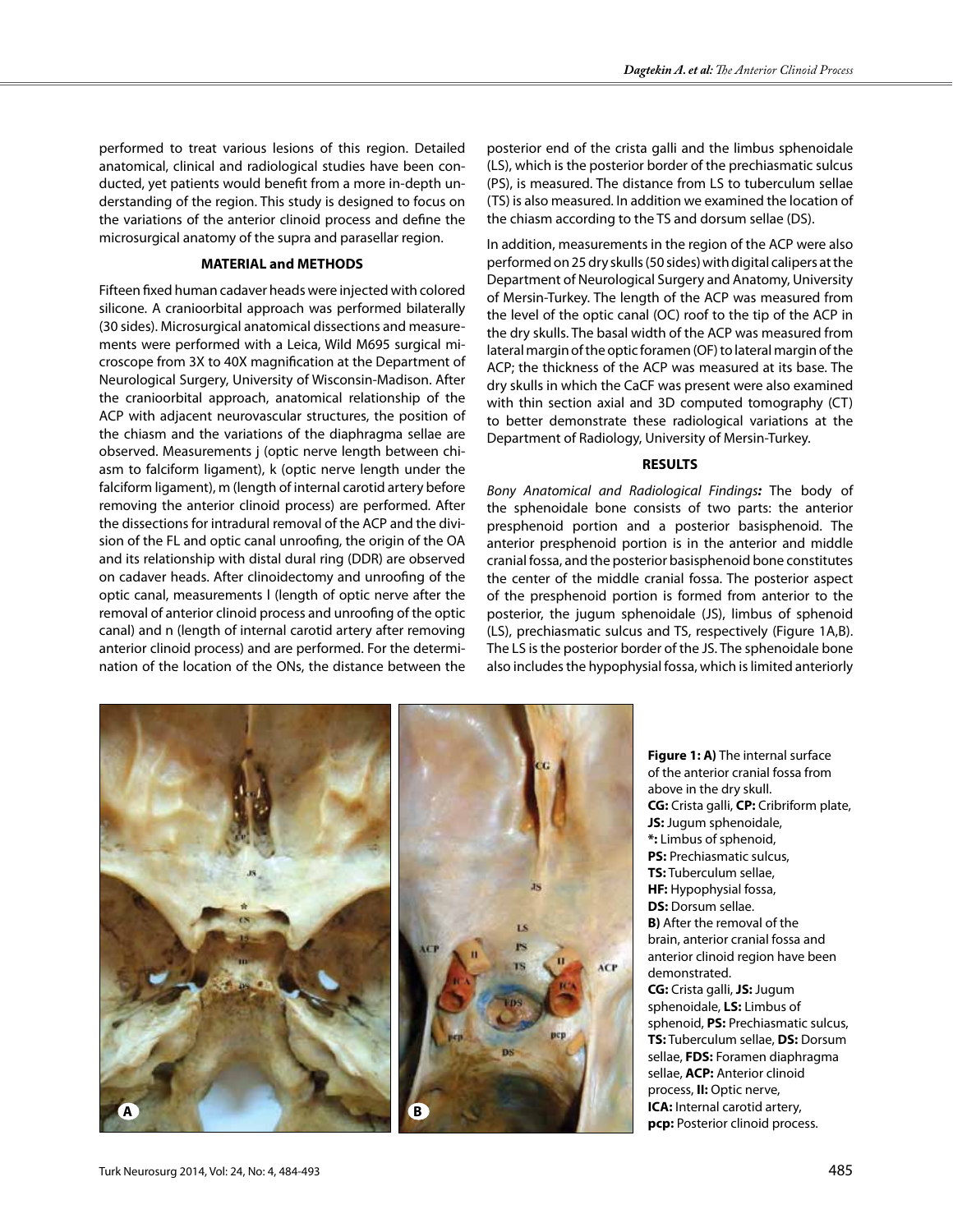by the TS and posteriorly by the dorsum sellae DS. The TS is a slight bony prominence that separates the hypophysial fossa from the prechiasmatic sulcus which is located anterior to the TS and posterior to the LS. In the anterior cranial fossa the mean distance of the posterior border of the crista galli to the LS was found to be 2 cm. The mean distance from the LS to the TS was measured as 6.7 mm (Table I, Figure 2).

The ACP is located at the medial end of the lesser wing of the sphenoidale bone. This bony projection is connected to the body of the sphenoidale bone by two roots. The superior root forms the roof of the OC and continues as the JS; the inferior root forms ventral and lateral walls of the OC. On its inferomedial aspect, the ACP is connected to the sphenoid body via the optic strut (1,21). The length of the ACP was measured from the level of the OC roof to the tip of the ACP in the dry skulls. The basal width of the ACP was measured from lateral margin of the optic foramen (OF) to lateral margin of the ACP; the thickness of the ACP was measured at its base (Figure 2). All measurements performed in this region are shown in Table II.

The ACP is one of the most prominent bony processes of the parasellar region. The middle clinoid process (MCP) is a small indeterminate bony projection which arises from the lateral surface of the body of the sphenoidale bone and medial side of the carotid sulcus. The CaCF is formed by the complete bony fusion between the ACP and the MCP and is located at the roof of the cavernous sinus (32). This was found in 15% of the dry specimens (Figure 3A-C). Incomplete fusion results in

| Table I: Sellar and Parasellar Region Measurements |  |  |
|----------------------------------------------------|--|--|
|----------------------------------------------------|--|--|

| <b>Parameters (mm)</b> | Range        | Mean |
|------------------------|--------------|------|
| a (n=25)               | 19-29.3      | 24.1 |
| $b(n=25)$              | $8.9 - 16.7$ | 13   |
| $c(n=25)$              | 17.2-23.6    | 20   |
| $d(n=25)$              | $3.5 - 11.5$ | 6.7  |
| e (n=15)               | 16.3-19.5    | 17.7 |
| $f(n=15)$              | $8.3 - 11.9$ | 10.1 |

*a: Distance between anterior clinoid tips, b: Distance between posterior clinoid tips, c: Distance between posterior border of the crista galli to limbus sphenoidale, d: Distance between limbus sphenoidale to tuberculum sellae, e: Distance between optic nerve at the level of the falciform ligament, f: Distance between falciform ligament to the anterior border of the foramen diaphragma sellae.*

**Table II:** ACP Measurements

a bony bridge between the ACP and MCP, and this variation was found in 10% of the specimens. The posterior clinoid process (PCP) is situated at the superolateral corner of the dorsum sellae. An interclinoid bony fusion can occur between the ACP and the PCP, and this connection was found in 5% of the specimens (Figure 4A-C). It was also found in dry skulls whereby the caroticoclinoid foramen was present via axial and 3D CT.

*Dural Fold, Vascular and Neural Anatomical Findings:* The ACP and the FL obscure neurovascular structures in supra- and parasellar regions. The FL extends medially from the ACP across the ON, to the posterior border of the JS. This dural fold covers several millimeters of the ON before the proximal opening of the optic canal. Mean length of the ON from chiasm to the FL was found to be 10.9 mm. The length of the ON was 2.7 mm under the FL (Figure 5A). After removal of the ACP and unroofing the optic canal, the mean length of the ON from the chiasm to the annulus Zinn was found to be 21.1 mm



**Figure 2:** Anterior clinoid process region and anterior cranial base measurements have been shown. **a-** Distance between anterior clinoid tips, **b-** Distance between posterior clinoid tips, **c-** Distance between posterior border of the crista galli to limbus of sphenoid, **d-** Distance between limbus of sphenoid to tuberculum sellae, **g-** Length of the anterior clinoid process, **h-** Width of the anterior clinoid process, **i-** Anterior clinoid tip to the posterior clinoid tip.

| <b>Parameters (mm)</b> | Right $(n=25)$ |             | Left $(n=25)$ |             |  |
|------------------------|----------------|-------------|---------------|-------------|--|
|                        | Range          | <b>Mean</b> | Range         | <b>Mean</b> |  |
| g                      | $6.1 - 12.8$   | 9.7         | $6.3 - 11.8$  | 9.6         |  |
| h                      | $5.6 - 11.3$   | 7.3         | $5.3 - 10.5$  | 7.2         |  |
|                        | $0 - 10.8$     | 7.7         | $0 - 10.3$    | 7.5         |  |
| <b>ACP thickness</b>   | $2.6 - 7.1$    | 5.5         | $2.2 - 6.9$   | 5.3         |  |

*g: Length of the anterior clinoid process, h: Width the anterior clinoid process, i: Anterior clinoid tip to the posterior clinoid tip, ACP: Anterior clinoid process.*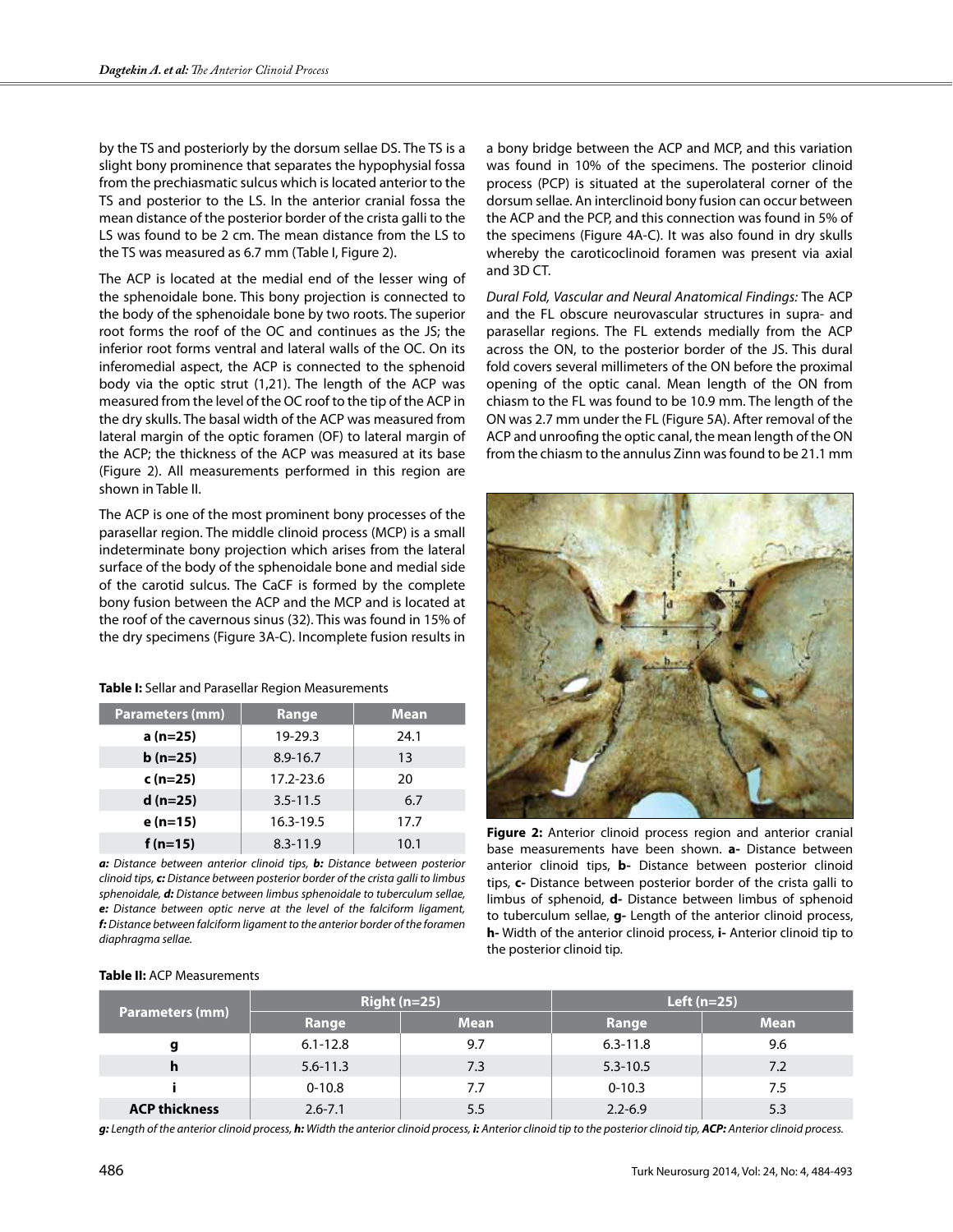

**Figure 3: A)** Caroticoclinoid foramen which has been formed between anterior and middle clinoid processes has been shown on a dry skull. **ACP:** Anterior clinoid process, **JS:** Jugum sphenoidale, **PS:** Prechiasmatic sulcus, **HF:** Hypophysial fossa, **OF:** Optic foramen. The caroticoclinoid foramen is circled with dotted line. **B)** Caroticoclinoid foramen has been demonstrated on 3D computed tomography. **ACP:** Anterior clinoid process, **JS:** Jugum sphenoidale, **PS:** Prechiasmatic sulcus, **HF:** Hypophysial fossa, **OF:** Optic foramen. The caroticoclinoid foramen is circled with dotted line. **C)** Caroticoclinoid foramina have been shown on thin sectioned computed tomography. White arrows point optic foramina. Arrowheads point caroticoclinoid foramina.



Figure 4: A) Caroticoclinoid foramina which have been formed between anterior, middle and posterior clinoid processes have been shown on a dry skull. **ACP:** Anterior clinoid process, **JS:** Jugum sphenoidale, **HF:** Hypophysial fossa, **OF:** Optic foramen, **DS:** Dorsum sellae, **C:** Clivus. Both caroticoclinoid foramina are circled with dotted lines. **B)** Caroticoclinoid foramina have been demonstrated on 3D computed tomography. **ACP:** Anterior clinoid process, **JS:** Jugum sphenoidale, **OF:** Optic foramen, **DS:** Dorsum sellae, **C:** Clivus, arrows were showing caroticoclinoid foramina. **C)** Caroticoclinoid foramina have been shown on thin sectioned computed tomography**.**



**Figure 5:** Different parts of the optic nerve measurements have been shown on cadavers. **A) j-** Optic nerve length from chiasm to falciform ligament, **k-** Optic nerve length under the falciform ligament, **e-** Distance between optic nerve at the level of the falciform ligament, **f-** Distance between falciform ligament to the anterior border of the foramen diaphragma sellae. **B) l-** Optic nerve length has been demonstrated after the removal of anterior clinoid process and unroofing of the optic canal. **II:** Optic nerve, **ICA:** Internal carotid artery, **V:** Trigeminal nerve, **C:** Chiasm, **III:** Oculomotor nerve, **IV:** Trochlear nerve, **JS:** Jugum sphenoidale.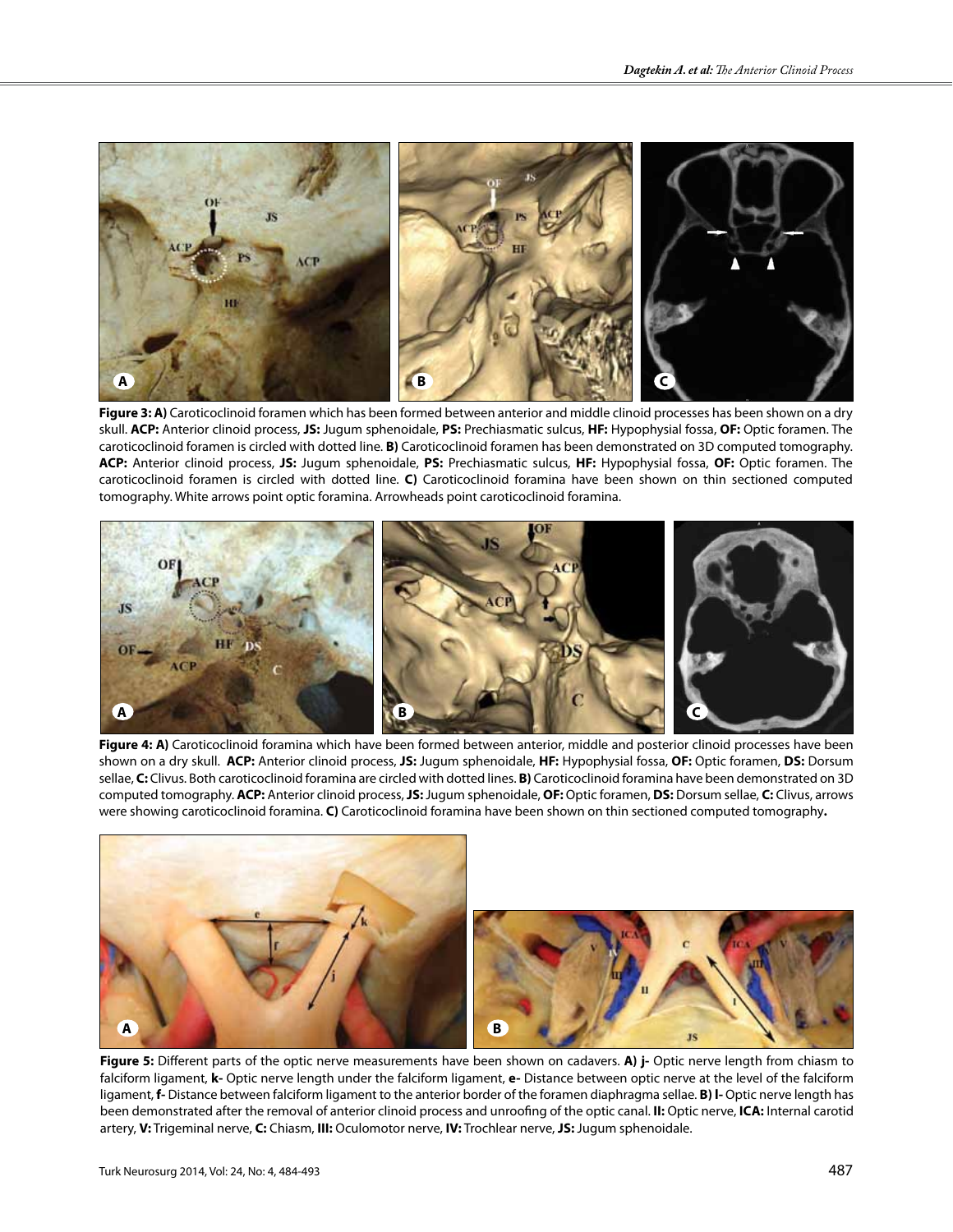(Figure 5B). Removal of the ACP and optic unroofing along with excision of the FL resulted in an approximately two-fold increase of the exposure. The distance between ONs at the level of the FL was found to be 17.7 mm.

The OA arises from the ICA at the level of the DDR with a mean of 2.3 mm (Figure 6A,B). In one specimen (3.3%) the OA originated from the clinoidal (C5) segment of the ICA, and in two specimens (6.6%) at the level of the DDR. In these two specimens, the ring was attached to the OA. The OA was absent on the left side in one of the specimens (Figure 6C). The ICA from the most proximal visible point where it was uncovered by the ACP to the bifurcation before and removal of the ACP was also measured (Figure 7A,B). These results are shown in Table III.

The diaphragma sellae is a continuation of the dura mater covering the TS, the ACP, DS and PCP. The central opening of the diaphragma sellae is divided into open and closed types. The horizontal diameter of the central opening of the diaphragma sellae (foramen diaphragma sellae) was >5 mm in open type, and <5 mm in closed type (7,19). We found closed type foramen diaphragma sellae in two specimens (13.3%) (Figure 8A-B). The mean horizontal diameter of the foramen diaphragma sellae was 6.8 mm (Figure 8C). The mean length of the anterior border of the foramen diaphragma sellae to the infindubulum was 5.6 mm (Figure 8C). In addition, the diaphragma sellae was found to be thinner around the infindubulum and thicker at the periphery in every specimen.

The optic chiasm usually hangs directly over the hypophysial fossa. When it overlies the prechiasmatic sulcus or the TS it is called pre-fixed chiasm, whereas when it overlies the DS it is called post-fixed chiasm (32). In one of 15 cadaver heads, the chiasm was in a pre-fixed position (7%) (Figure 9A); post-fixed chiasm was found in 7% of the specimens (Figure 9B).







**Figure 6: A)** Localization of the ophthalmic artery has been demonstrated on cadaver. **II:** Optic nerve, **ls:** Limbus of sphenoid, **JS:** Jugum sphenoidale, **III:** Oculomotor nerve, **IV:** Trochlear nerve, **ICA:** Internal carotid artery, **V1:** First branch of the trigeminal nerve, **V2:** Second branch of the trigeminal nerve, **oa:** Ophtalmic artery, **\*\*:** Proximal dural ring**, VI:** Abducens nerve, **\*:** Distal dural ring. Arrow points the falciform ligament. **B)** Cranioorbital approach and intradural anterior clinoidectomy have been performed. Relationship of the ophthalmic artery and distal dural ring is shown. **II:** Optic nerve, **oa:** Ophtalmic artery, **DDR:** Distal dural ring, **ICA:** Internal carotid artery, **III:** Oculomotor nerve**. C)** Absence of the left ophthalmic artery has been demonstrated after the transposition of the left optic nerve. **CG:** Crista galli, **JS:** Jugum sphenoidale**, LS:** Limbus of sphenoid, **PS:** Prechiasmatic sulcus, **TS:** Tuberculum sellae, **FDS:** Foramen diaphragma sellae, **DS:** Dorsum sellae, **ACP:** Anterior clinoid process, **pcp:** Posterior clinoid process, **CL:** Clivus, **inf:** Infindubulum, **II:** Optic nerve**, \*:** Proximal dural ring, **\*\*:** Distal dural ring, **fl:** Falciform ligament, **oa:** Ophtalmic artery, **III:** Oculomotor nerve, **IV:** Trochlear nerve.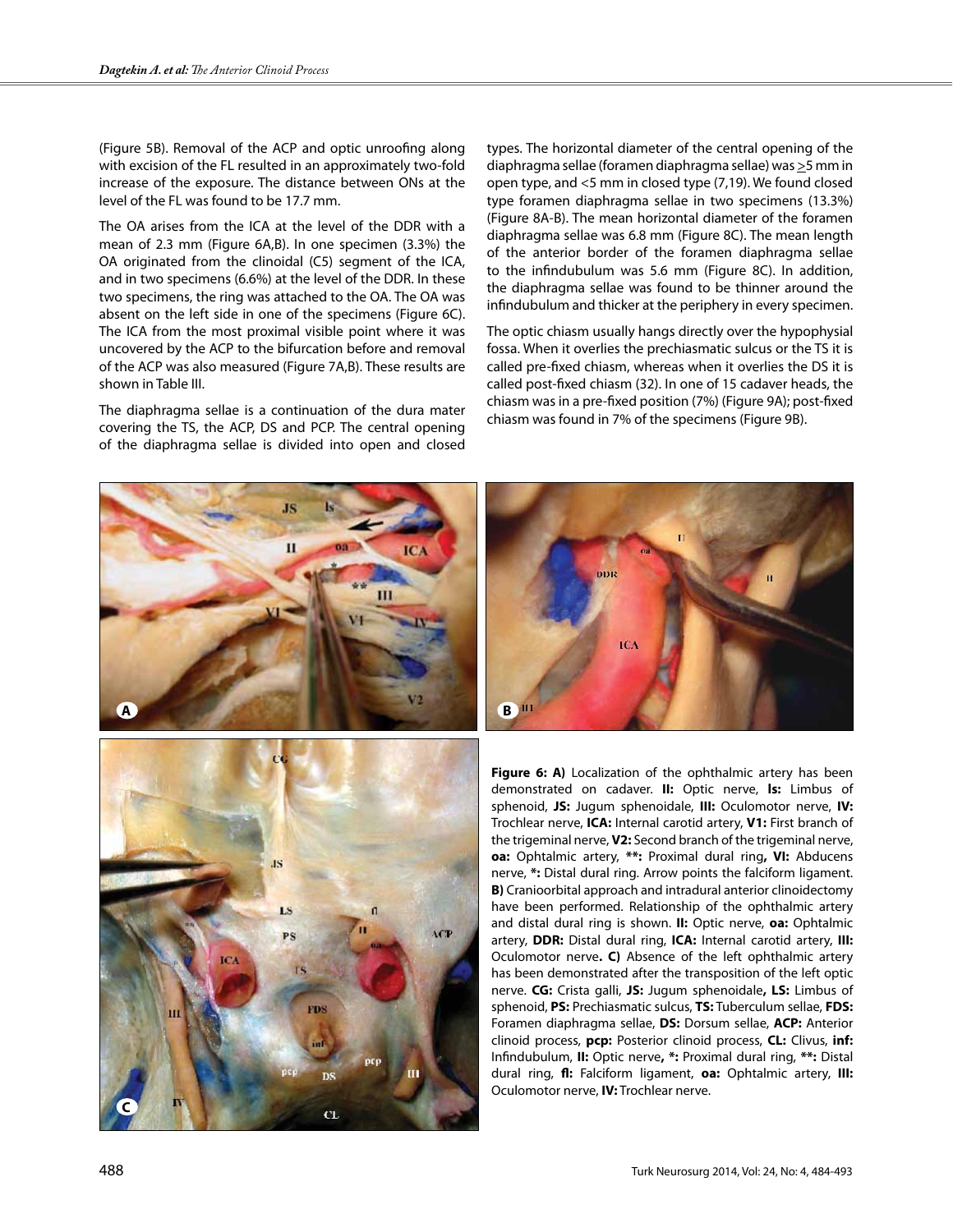| <b>Parameters (mm)</b> | $Right(n=15)$ |             | Left $(n=15)$ |             |
|------------------------|---------------|-------------|---------------|-------------|
|                        | Range         | <b>Mean</b> | Range         | <b>Mean</b> |
|                        | $8.2 - 11.9$  | 11          | $8 - 11.8$    | 10.9        |
| k                      | $2.3 - 3.3$   | 2.8         | $2.1 - 2.8$   | 2.5         |
|                        | 19.1-23.8     | 21          | $19 - 24$     | 21.1        |
| m                      | $6.5 - 14.7$  | 10.8        | $4.8 - 16$    | 11.8        |
| n                      | $15 - 24.3$   | 19.3        | 15.7-22.9     | 19.2        |

#### **Table III:** Optic Nerve and Internal Carotid Artery Measurements

*j: Optic nerve length between chiasm to falciform ligament, k: Optic nerve length under the falciform ligament, l: The length of optic nerve after the removal of anterior clinoid process and unroofing of the optic canal, m: Length of internal carotid artery before removing the anterior clinoid process, n: Length of internal carotid artery after removing anterior clinoid process.*



**Figure 7: A)** The length of internal carotid artery is shown fom the most proximal visible point where it is permitted by anterior clinoid process to the bifurcation. **m:** Length of ICA before removing the ACP, **II:** Optic nerve, **ACP:** Anterior clinoid process, **ICA:** Internal carotid artery, **III:** Oculomotor nerve, **oa:** Ophthalmic artery, **A1:** A1 segment of the anterior cerebral artery, **rah:** Recurrent artery of Heubner, **M1:** M1 segment of the middle cerebral artery**. B)** The length of internal carotid artery has been presented after removal of the anterior clinoid process. **n:** Length of ICA after removing ACP, **III:** Oculomotor nerve**, IV:** Trochlear nerve, **ICA:** Internal carotid artery**, V1:** First branch of the trigeminal nerve, **II:** Optic nerve, **V2:** Second branch of the trigeminal nerve, **V3:** Third branch of the trigeminal nerve, **oa:** Ophthalmic artery, **mma:** Middle meningeal artery, **SS:** Sphenoid sinus, **JS:** Jugum sphenoidale, **PS:** Prechiasmatic sulcus.



**Figure 8:** The diaphragma sellae is a circular dural fold and forms the roof of the hypophysial fossa. Types of diaphragma sellae demonstrated on cadaver heads. Closed type of diaphragma sellae has been shown in two specimens (**A, B)**. **A) II:** Optic nerve, **ICA:** Internal carotid artery, **ss:** Sphenoid sinus, **ACP:** Anterior clinoid process, **pcp:** Posterior clinoid process, **inf:** Infindubulum, **DS:** Diaphragma sellae, **III:** Oculomotor nerve, **IV:** Trochlear nerve. **B) II:** Optic nerve, **oa:** Ophtalmic artery, **III:** Oculomotor nerve, **IV:** Trochlear nerve**, ICA:** Internal carotid artery, **V:** Nervus trigeminus, **VI:** Abducens nerve, **DS:** Dorsum sellae, **CL:** Clivus, **\*:** Diaphragma sellae, **inf:** Infindubulum. **C)** Open type of the diaphragma sellae has been shown. Diameter of the foramen diaphragma sellae and the distance between anterior border of the diaphragma sellae to infindubulum have been demonstrated. **II:** Optic nerve, **ICA:** Internal carotid artery, **III:** Oculomotor nerve, **pcp:** Posterior clinoid process, **inf:** Infindubulum, **FDS:** Foramen diaphragma sellae,\*\*: The mean length of the anterior border of the foramen diaphragma sellae to the infindubulum is shown.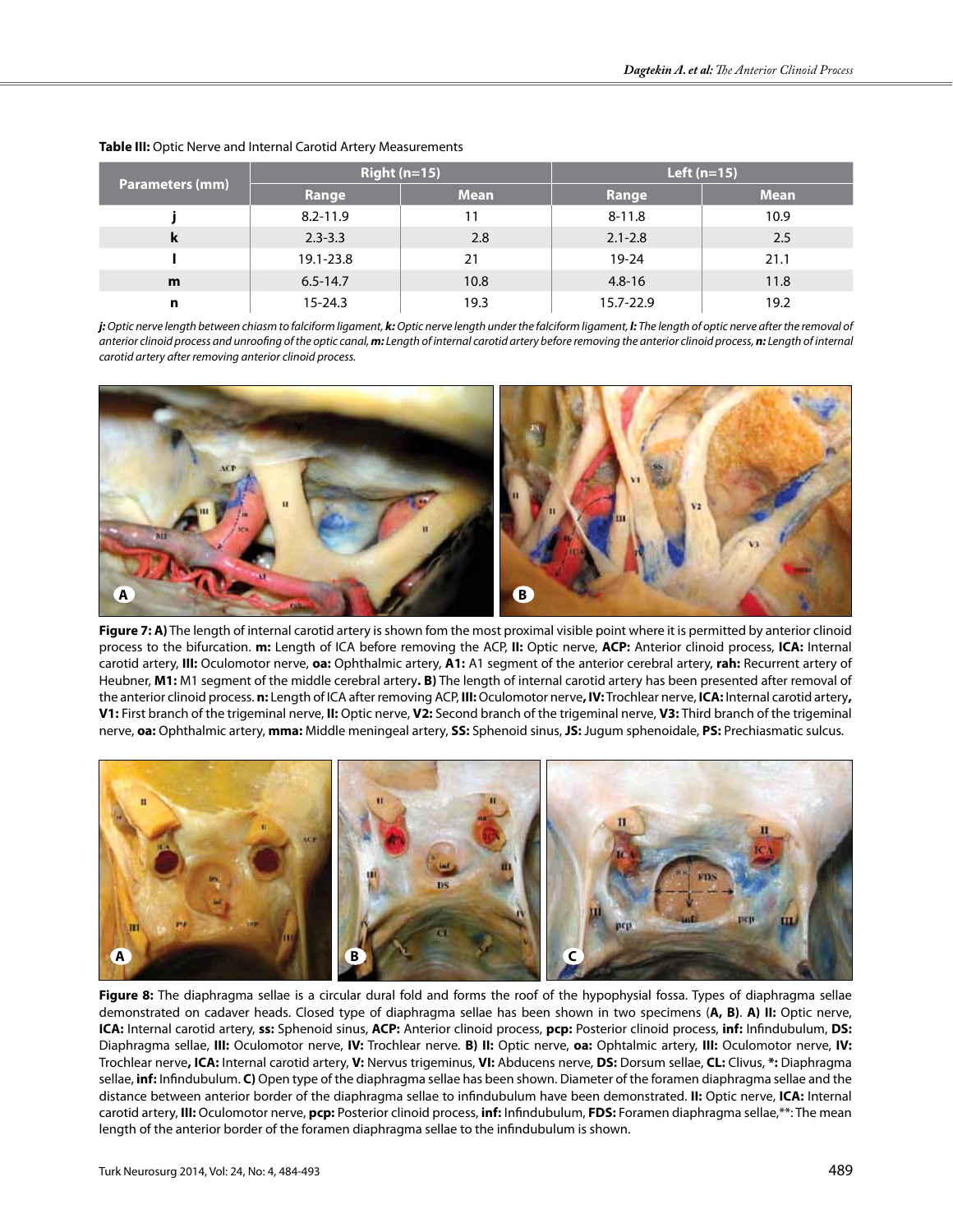

**Figure 9:** Anatomical variations of the chiasm localizations have been shown. **A)** Pre-fixed chiasm in which the chiasm overlies the prechiasmatic sulcus or tuberculum sellae. **JS:** Jugum sphenoidale, **\*:** Limbus of sphenoid, **c:** Chiasm. **B)** Post-fixed chiasm in which the chiasm overlies the dorsum sellae. **DS:** Diaphragma sellae, **III:** Oculomotor nerve, **II:** Optic nerve, **ICA:** Internal carotid artery, **oa:** Ophtalmic artery, **Tbc:** Tuberculum sellae, **A1:** Anterior cerebral artery A1 segment, **ch:** Chiasm, **inf:** Infindubulum.

#### **DISCUSSION**

Safe surgical resection via adequate surgical exposure is very critical in lesions involving the supra/parasellar region. There are several conventional (pterional, frontal) and skull base approaches (cranio-orbital, orbito-zygomatic) which are commonly used to access this region. Regardless of the location of the lesion or the surgical approach used, prominent bony structures pose difficulties for safe exposure by obscuring direct visualization of important neurovascular structures (midline sellar/suprasellar versus parasellar or clinoidal) in this region.

Of these bony prominences, the ACP is by far the most important bony projection which hides part of the ON and the ICA (Figure 10A, B). In the present study the average basal width, length and thickness of the ACP were found to be 7.3 mm, 9.7 mm, and 5.4 mm, respectively. Similar observations were reported by Gupta et al., Hunnargi et al., Huynh-Le et al., Lee et al., and in Nepal, Indian, Japan and Korean skulls, respectively (15,16,20,28). The comparison of the findings revealed that the mean length of ACP is the longest in the Indian population. The comparison of our findings with the mentioned studies showed that the mean basal width is the shortest in Turkish population. The studies on the anatomy of the skull base, in different regions of the world, contribute to the knowledge suggesting that the age, gender, race, geographical distribution, genetic factors and socioeconomic status of the population play substantial role on the morphometry (8,30). The ACP is the medial and posterior end of the lesser wing of the sphenoidale bone. An interclinoid bridge can form incomplete or complete CaCF between the ACP and MCP or between the ACP and both MCP and PCP. During the removal of the ACP or PCP, extreme care should be exercised to preserve vital structures such as the ON, oculomotor nerve, ICA and OA. Thorough knowledge and awareness of the variations of the ACP and presence of the CaCF are crucial when performing surgeries in this region and prevent any unnecessary injury to neurovascular structures in their vicinity. In a study performed on human cadavers, Kim et al found complete bony fusion between the ACP and MCP in 13% of specimens studied, and an incomplete fusion in 24% of the specimens (21). They also demonstrated an interclinoid osseous bridge between the ACP and PCP in 6% of the specimens (33). We found an incomplete bony fusion between the ACP and MCP in 10% of specimens and a complete bony fusion (CaCF) in 15% of specimens. A bony bridge between the ACP and PCP was found in 5% of the specimens.

Awareness of this variation is of great importance during drilling of the ACP or PCP, particularly in the presence of CaCF as it may result in vascular or neural injury by inadvertent fracture of this osseous bridge. The ACP is composed of a thin shell of outer cortical bone surrounding inner spongy bone. In a previous study, pneumatization of the right and left ACP were found in 12% and 7% of the scans, respectively. Bilateral pneumatization was found in 9% of cases, and a normal ACP was found in 72% of the scans (4). In order to prevent catastrophic complications, the dimensions and configuration of the ACP should be evaluated by thin section CT scan in those cases where ACP drilling is planned (26).

In order to determine the location of the ONs we measured the distance between the posterior end of the crista galli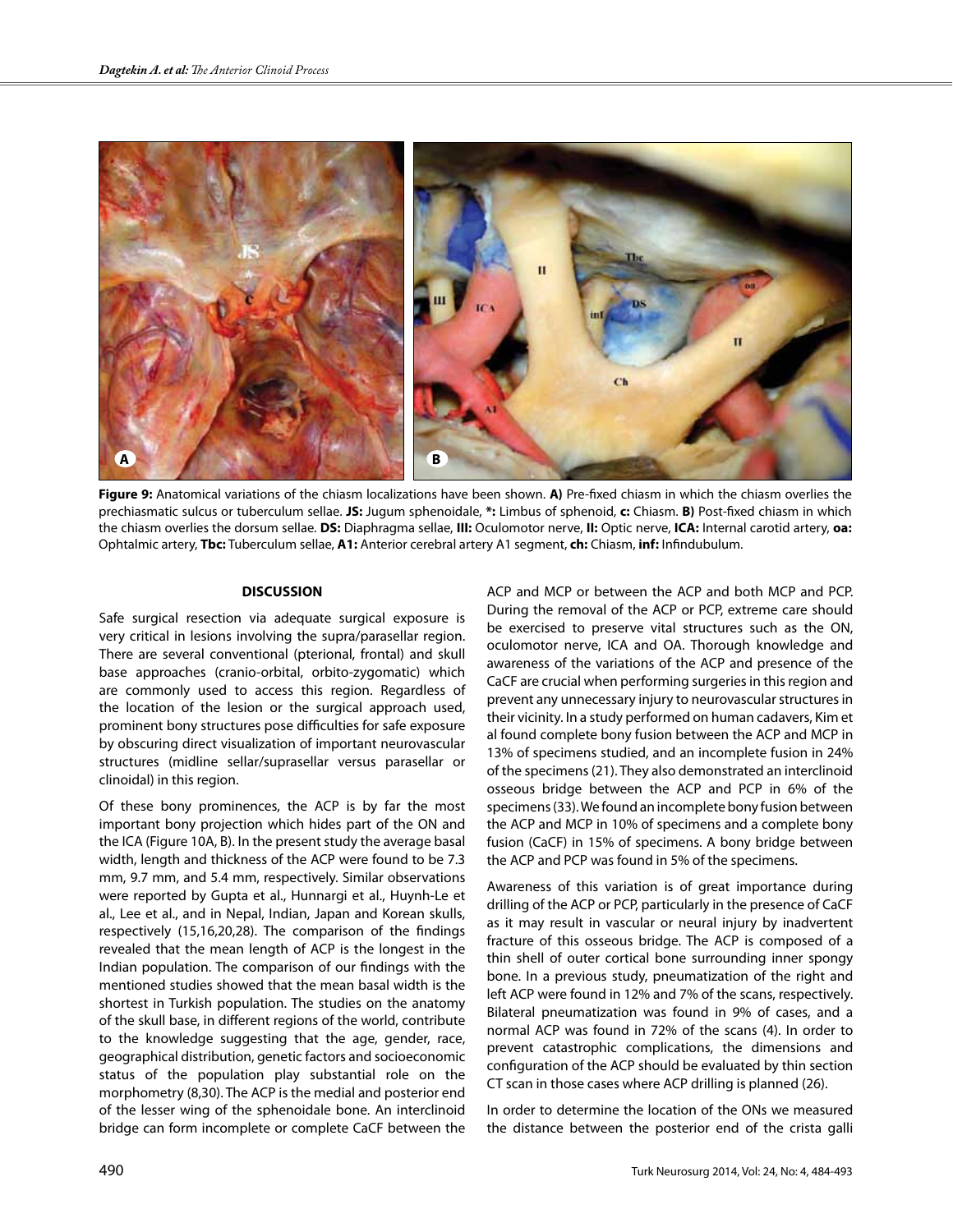

**Figure 10: A)** Anterior clinoid region has been demonstrated before removing the anterior clinoid process. **II:** Optic nerve, **III:** Oculomotor nerve, **IV:** Trochlear nerve, **V1:** First branch of the trigeminal nerve, **V2:** Second branch of the trigeminal nerve, **ACP:** Anterior clinoid process, **ICA:** Internal carotid artery. **B)** Removing the anterior clinoid process and unroofing of the optic canal have been performed and vital structures of this region have been demonstrated. **V1:** First branch of the trigeminal nerve, **DDR:** Distal dural ring, **PDR:** Proximal dural ring, **JS:** Jugum sphenoidale, **LS:** Limbus of sphenoid, **II:** Optic nerve, **ICA:** Internal carotid artery, **III:** Oculomotor nerve, **IV:** Trochlear nerve, \*\***:** Internal carotid artery clinoidal segment, **FL:** Falciform ligament. Black arrow shows the optic nerve after unroofing the optic canal.

and the LS, which is the posterior border of the JS. The mean distance was found to be  $20 \pm 1.96$  mm in 15 cadaver heads. While this distance was relatively constant, the distance from LS to TS showed a great variability (3.5 to 11.5 mm, 6.7  $\pm$  1.92 mm).

The dura that extends medially off the upper surface of the ACP forms the DDR (upper dural ring, fibrous ring, Perneczky's ring, and the true dural ring) around the ICA. The proximal dural ring (PDR) separates the C5 segment of the ICA from the oculomotor nerve (6). Unlike the PDR, DDR forms a complete ring around and fuses with the adventitia of the ICA. The DDR is firmly adherent to the dorsolateral aspect of this vessel. Hence, blunt dissection of the DDR can lead to the tearing of the adventitia of the ICA (4,25). The C5 segment of the ICA extends from the PDR to the DDR and lies immediately below the ACP. The DDR is a landmark for the end of the C5 segment and the beginning of the ophthalmic (C6) segment (Figure 11) (19). The PDR loosely surrounds the ICA. This anatomical condition allows extension of the cavernous venous channel around the clinoid ICA; the venous channel has been named the clinoid venous plexus which may have variable size (25). Our findings are in concordance with a study by Seoane et al (Figure 12) (33). The origin of the OA is an important anatomical condition. Our study demonstrated that one OA originated from the C5 segment (3%), two originated at the level of the dural ring (6%), and in one specimen there was no OA on the left side (3%) (Figure 6C).

Removal of the ACP, incision of the FL and unroofing the optic canal are the most crucial maneuvers during surgery for many supra/parasellar tumors and paraclinoid aneurysms (1,2,5,13,14,17,18,25). The FL covers several millimeters of the ON just proximal to the optic canal. In this study the ON extended freely under falciform ligament 2.7 mm. Incision of the FL provides safe mobilization of the ON and exposes the OA. We demonstrated that removal of ACP, unroofing of the optic canal and sectioning the FL results in additional exposure of the ON with the mean value of 12±2 mm.

The importance of drilling of the ACP and optic unroofing in resection of the tuberculum, diaphragma sellae meningiomas has been emphasized by Al-Mefty et al. and others (1,2,5,14,25,27). Our results agree with these findings and support the idea of having the widest exposure in this region by excising the FL, drilling the ACP, and performing optic unroofing. In our experience, almost all of symptomatic tuberculum/diaphragma sellae meningiomas causing symptoms extend into the optic canal in varying degrees. Therefore, extensive drilling of the ACP and optic unroofing along with excision of the FL not only provide the widest exposure, mobilization of the ON and resection of the tumor parts extending into the optic canal, it may also allow resection of the involved dura to some extent. Although this is not the case in most of JS meningiomas, large and extensive ones may extend into the optic canal and may necessitate drilling of the ACP and optic unroofing (Figure 11).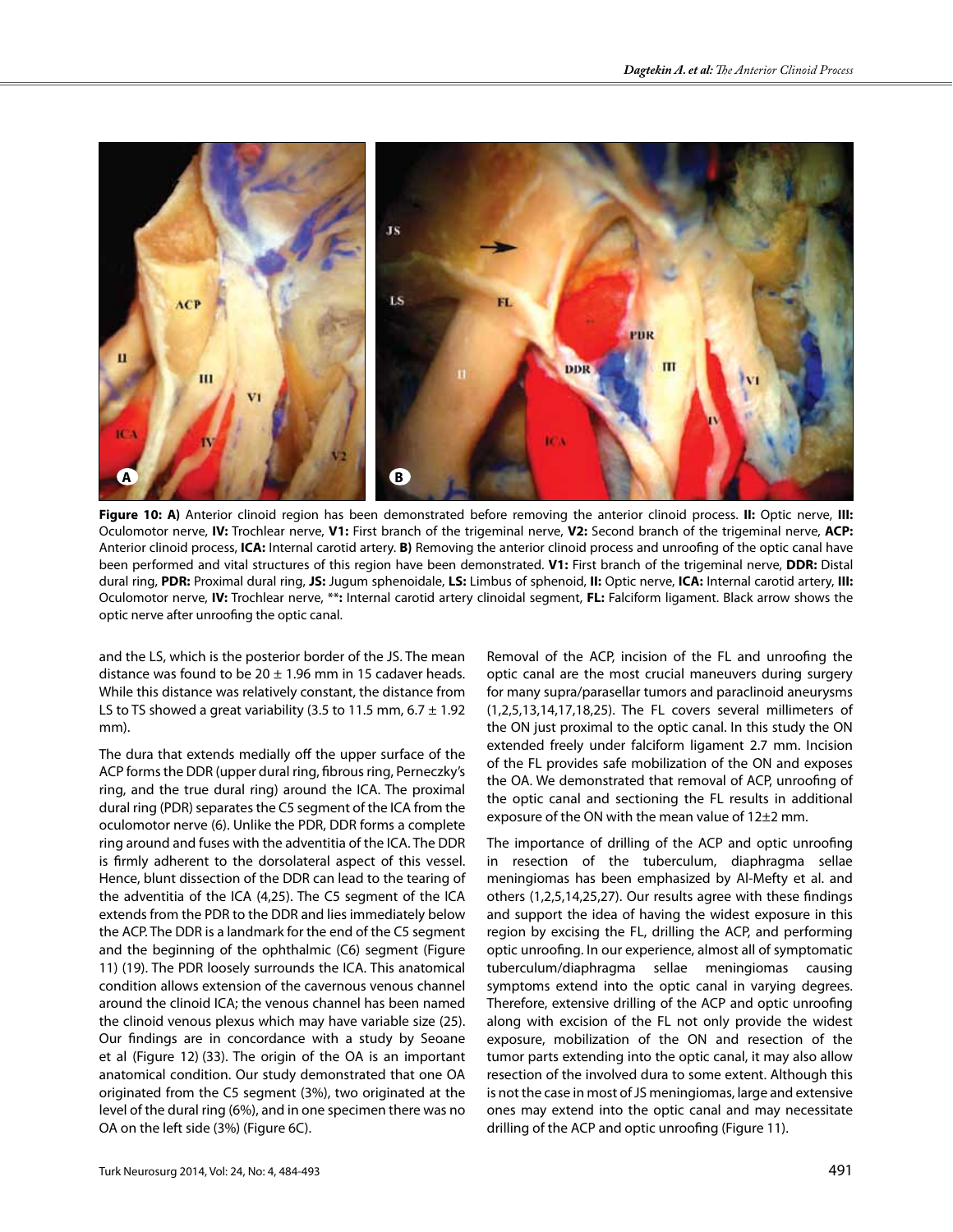

**Figure 11:** Anterior clinoid region, clinoidal internal carotid artery and dural rings have been dissected on the right side of cadaver head. **II:** Optic nerve, **ICA:** Internal carotid artery, **V1:** First branch of the trigeminal nerve, **III:** Oculomotor nerve, **IV:** Trochlear nerve, **V2:** Second branch of the trigeminal nerve, **V3:** Third branch of the trigeminal nerve **VI:** Abducens nerve, **LS:** Limbus of sphenoid, **oa:** Ophtalmic artery, **\*:** Proximal dural ring, **\*\*:** Distal dural ring, **pcp:** Posterior clinoid process, **inf:** Infindubulum, **JS:**  Jugum sphenoidale, **ds:** Dorsum sellae, **mma:** Middle meningeal artery, **ss:** Sphenoid sinus, **CICA:** Internal carotid artery clinoidal segment, **CL:** Clivus.

The location of the optic chiasm relative to the structures underneath is of vital importance in the surgical removal of the sellar lesions such as pituitary adenomas and craniopharyngiomas. The pre-fixed chiasm can limit the access to the sellar lesions considerably. In this study, the chiasm was found to be pre-fixed in 7% of the specimens and post-fixed in 7% of the specimens.

# **CONCLUSION**

The ACP and FL are bony and dural structures which obscure the supraclinoid ICA and the ON, and thus pose a significant challenge for safe exposure of this region. Variations and practical measurements provided by the present study may help clinicians to better understand the regional anatomy pertinent to neurosurgical procedures, as well as increase their likelihood of avoiding serious complications.



**Figure 12:** Clinoidal venous plexus has been shown on left side of cadaver head. **II:** Optic nerve, **ICA:** Internal carotid artery, **III:**  Oculomotor nerve, **CVP:** Clinoidal venous plexus, **JS:** Jugum sphenoidale, **CICA:** Clinoidal internal carotid artery, **DDR:** Distal dural ring, **oa:** Ophtalmic artery, **A1:** A1 segment of the anterior cerebral artery, **A2:** A2 segment of the anterior cerebral artery, **RA:** Recurrent artery of Heubner.

## **REFERENCES**

- 1. Al-Mefty O: Operative Atlas of Meningiomas. Philadelphia: Lippincott-Raven, 1998
- 2. Al-Mefty O, Smith RR: Tuberculum sellae meningiomas. In Al-Mefty O (ed), Meningiomas. New York:Raven Pres, 1991: 395-411
- 3. Andaluz N, Beretta F, Bernucci C, Keller JT, Zuccarello M: Evidence for the improved exposure of the ophthalmic segment of the internal carotid artery after anterior clinoidectomy: Morphometric analysis. Acta Neurochir 148: 971-975, 2006
- 4. Avci E, Bademci G, Öztürk A: Microsurgical landmarks for safe removal of anterior clinoid process. Minim Invasive Neurosurg 48: 268-272, 2005
- 5. Benjamin V, Russell SM: The microsurgical nuances of resecting tuberculum sellae meningiomas. Neurosurgery 56 Suppl 2: 411-417, 2005
- 6. Bouthillier A, van Loveren HR, Keller JT: Segments of the internal carotid artery: A new classification. Neurosurgery 38: 425-433, 1996
- 7. Campero A, Martins C, Yasuda A, Rhoton AL Jr: Microsurgical anatomy of the diaphragma sellae and its role in directing the pattern of growth of pituitary adenomas. Neurosurgery 62: 717-723, 2008
- 8. Cheverud JM: Phenotypic, genetic and environmental integration in the cranium. Evolution 36: 499-516, 1982
- 9. Collignon F, Link M: Paraclinoid and cavernous sinus regions: Measurement of critical structures relevant for surgical procedure. Clin Anat 18: 3-9, 2005